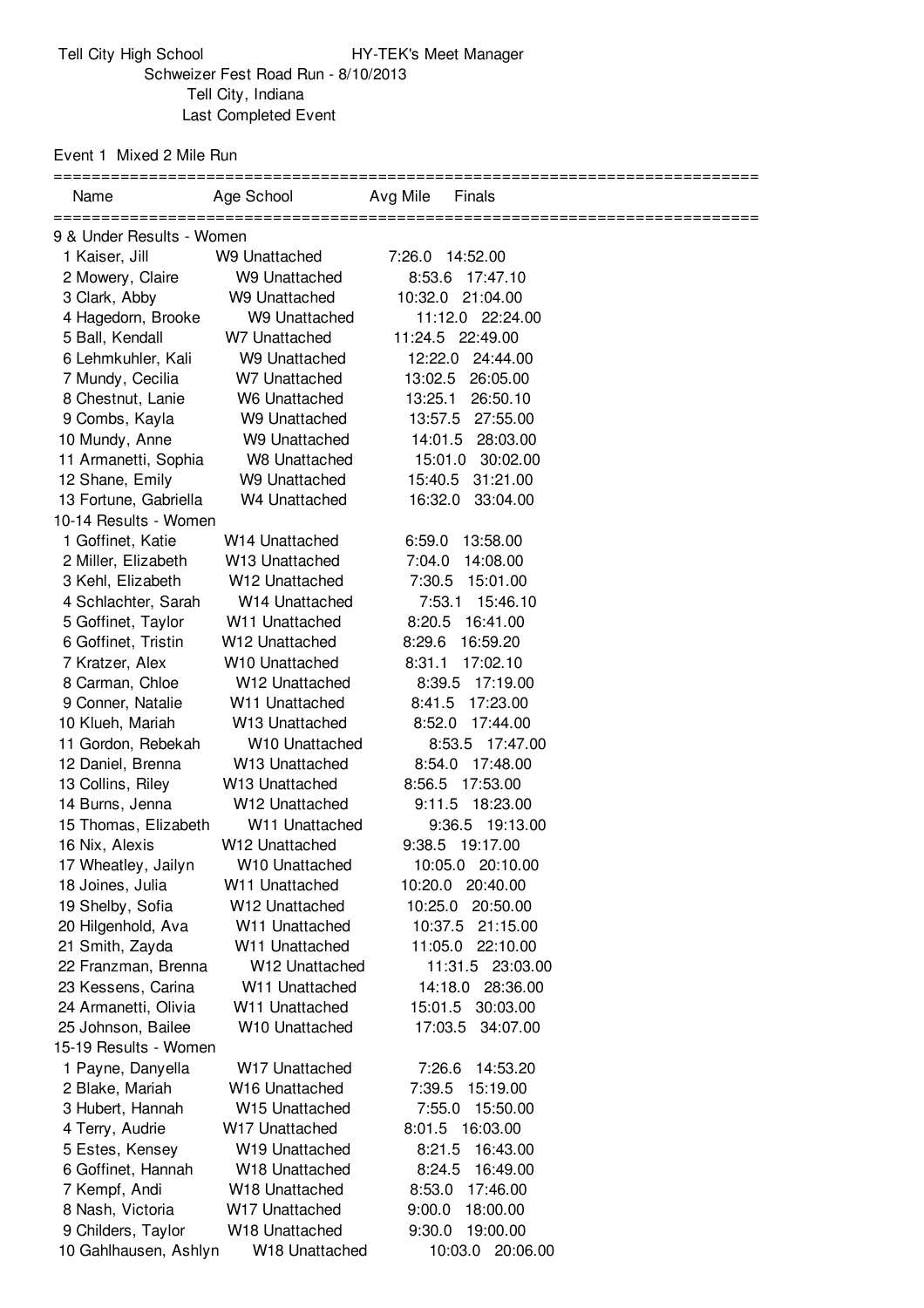| 11 Scheer, Allison                         | W <sub>19</sub> Unattached                   | 10:52.5<br>21:45.00                     |
|--------------------------------------------|----------------------------------------------|-----------------------------------------|
| 12 Brakora, Jamie                          | W19 Unattached                               | 22:13.00<br>11:06.5                     |
| 13 Theis, Jessica                          | W16 Unattached                               | 15:39.5<br>31:19.00                     |
| 20-24 Results - Women                      |                                              |                                         |
| 1 Esarey, Danielle                         | W24 Unattached                               | 7:53.0<br>15:46.00                      |
| 2 Muston, Brittney                         | W23 Unattached                               | 7:54.1<br>15:48.20                      |
| 3 Zellers, Kyla                            | W22 Unattached                               | 8:11.0 16:22.00                         |
| 4 Waninger, Brittany                       | W21 Unattached                               | 8:23.5<br>16:47.00                      |
| 5 Krueger, Marriane                        | W24 Unattached                               | 17:21.00<br>8:40.5                      |
| 6 Durlauf, Megan                           | W24 Unattached                               | 20:05.00<br>10:02.5                     |
| 7 Lawalin, Megan                           | W20 Unattached                               | 21:37.00<br>10:48.5                     |
| 8 Jay, Hannah                              | W23 Unattached                               | 11:30.5<br>23:01.00                     |
| 9 Ballman, Jessica                         | W20 Unattached                               | 12:28.0<br>24:56.00                     |
| 10 Bettag, Hannah                          | W23 Unattached                               | 12:48.5<br>25:37.00                     |
| 11 Winters, Lesli                          | W21 Unattached                               | 14:05.5 28:11.00                        |
| 12 Woodward, Alexandria                    | W <sub>21</sub> Unattached                   | 16:13.1<br>32:26.10                     |
| 13 Little, Brittany                        | W23 Unattached                               | 23:36.0<br>47:12.00                     |
| 25-29 Results - Women                      |                                              |                                         |
| 1 Inman, Krystal                           | W29 Unattached                               | 7:19.5<br>14:39.00                      |
| 2 Lain, Theresa                            | W29 Unattached                               | 14:51.00<br>7:25.5                      |
| 3 Elder, Erin                              | W29 Unattached                               | 8:12.5<br>16:25.00                      |
| 4 Krueger, Allison                         | W29 Unattached                               | 16:54.00<br>8:27.0                      |
| 5 Harpenau, Zetta                          | W26 Unattached                               | 9:02.5<br>18:05.00                      |
| 6 Simon, Morgan                            | W25 Unattached                               | 9:27.0<br>18:54.00                      |
| 7 Shearn, Amber                            | W26 Unattached                               | 9:34.5<br>19:09.00                      |
| 8 Richey, Lori                             | W27 Unattached                               | 9:39.1<br>19:18.20                      |
| 9 Franzman, Katie                          | W <sub>27</sub> Unattached                   | 10:19.0<br>20:38.00                     |
| 10 Meunier, Nikki                          | W27 Unattached                               | 10:30.1<br>21:00.10                     |
| 11 Lamar, Karen                            | W28 Unattached                               | 10:57.0<br>21:54.00                     |
| 12 Doddridge, Annamaria                    | W29 Unattached                               | 25:12.10<br>12:36.1                     |
| 13 Waters, Jayme                           | W28 Unattached                               | 13:00.0 26:00.00                        |
| 14 Fisher, Ashley                          | W27 Unattached                               | 13:20.5<br>26:41.00                     |
| 15 Bruggeman, Bridget                      | W28 Unattached                               | 15:00.6<br>30:01.10                     |
| 16 Sain, Hannah                            | W25 Unattached                               | 15:10.0<br>30:20.00                     |
| 17 Rainey, Breanne                         | W25 Unattached                               | 15:23.0 30:46.00                        |
| 18 Lucas, Tara                             | W27 Unattached                               | 30:52.00<br>15:26.0                     |
| 19 Emerson, Erin                           | W27 Unattached                               | 15:44.5<br>31:29.00<br>16:12.5 32:25.00 |
| 20 Kirtley, Brittney                       | W <sub>26</sub> Unattached                   | 16:46.6                                 |
| 21 Zarfos, Rivaye                          | W <sub>26</sub> Unattached<br>W28 Unattached | 33:33.10<br>16:47.0<br>33:34.00         |
| 22 Simon, Jenna                            | W25 Unattached                               | 16:48.0<br>33:36.00                     |
| 23 Powers, Kimberly<br>24 Zoglmann, Nicole | W27 Unattached                               | 18:18.0<br>36:36.00                     |
| 25 Bryant, Jennifer                        | W28 Unattached                               | 21:19.0<br>42:38.00                     |
| 26 Reeves, Kimberly                        | W25 Unattached                               | 23:35.5<br>47:11.00                     |
| 30-34 Results - Women                      |                                              |                                         |
| 1 Freeman, Wendy                           | W32 Unattached                               | 7:17.5<br>14:35.00                      |
| 2 Wagner, Kasey                            | W31 Unattached                               | 7:31.0<br>15:02.00                      |
| 3 Robinson, Ashley                         | W32 Unattached                               | 7:58.5<br>15:57.00                      |
| 4 Martin, Kate                             | W32 Unattached                               | 8:17.5<br>16:35.00                      |
| 5 Lawson, Renee                            | W34 Unattached                               | 17:46.10<br>8:53.1                      |
| 6 Kessans, Laura                           | W32 Unattached                               | 18:54.10<br>9:27.1                      |
| 7 Young, Ivy                               | W33 Unattached                               | 10:19.1<br>20:38.10                     |
| 8 Oberhausen, Bridget                      | W33 Unattached                               | 10:29.0<br>20:58.00                     |
| 9 Noble, Lisa                              | W31 Unattached                               | 11:11.5 22:23.00                        |
| 10 Kunzmann, Amanda                        | W33 Unattached                               | 11:20.5 22:41.00                        |
| 11 Ball, Jamie                             | W34 Unattached                               | 11:33.0<br>23:06.00                     |
| 12 Runkle, Michelle                        | W30 Unattached                               | 12:08.0<br>24:16.00                     |
| 13 Labhart, Brandi                         | W33 Unattached                               | 25:01.00<br>12:30.5                     |
| 14 Colston, Amity                          | W33 Unattached                               | 12:32.5<br>25:05.00                     |
| 15 Perryman, Kelly                         | W32 Unattached                               | 12:49.5<br>25:39.00                     |
|                                            |                                              |                                         |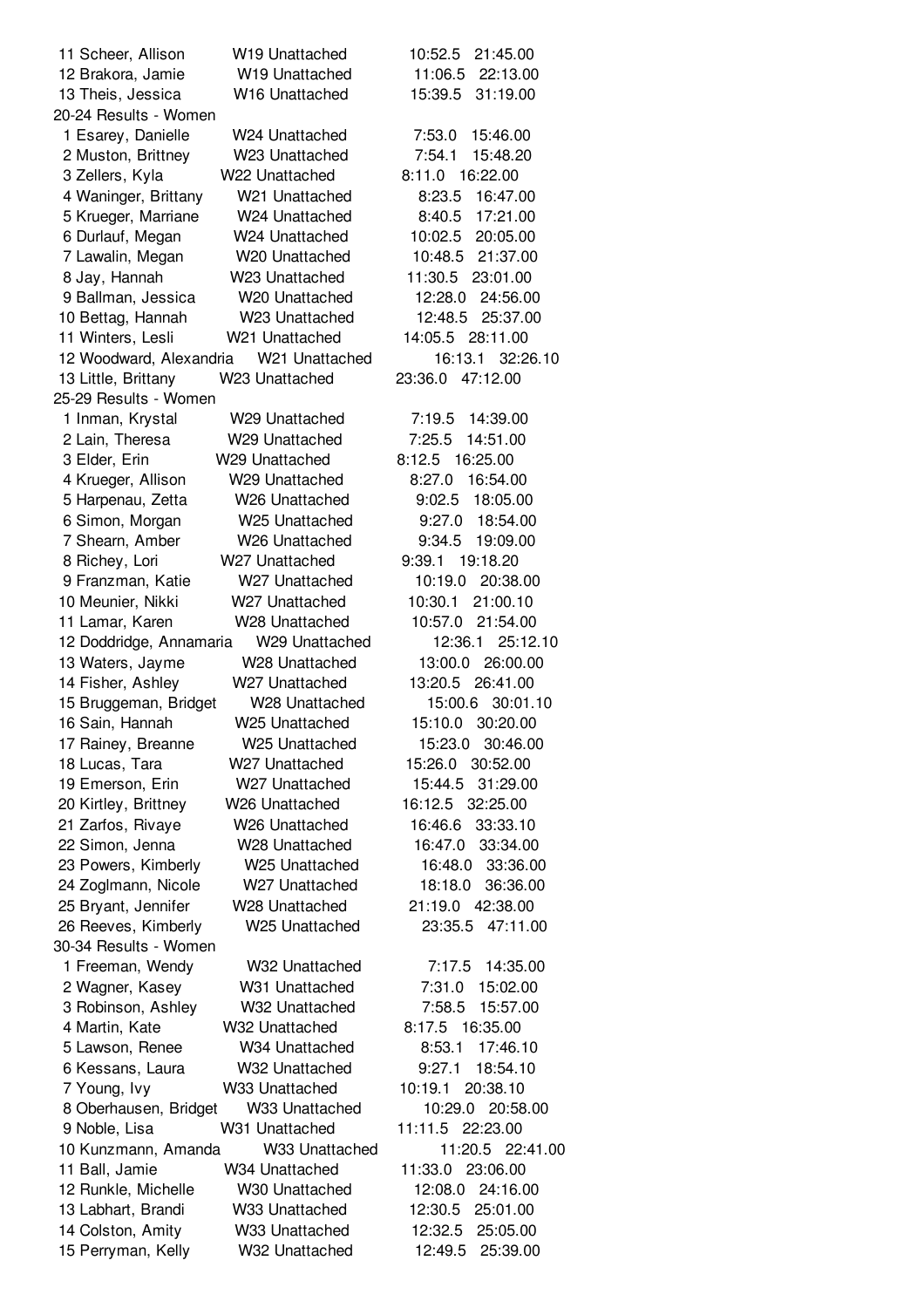35-39 Results - Women 40-44 Results - Women

 Chimento, Theresa W33 Unattached 13:10.5 26:21.00 Barker, Laura W30 Unattached 14:17.5 28:35.00 Franzman, Dana W34 Unattached 14:54.0 29:48.00 East, Rachel W31 Unattached 14:58.0 29:56.00 Polk, Andrea W30 Unattached 15:00.5 30:01.00 Schultise, Jessica W30 Unattached 15:44.6 31:29.10 Kratzer, Kristel W32 Unattached 16:11.5 32:23.00 Jacob, Lauren W32 Unattached 16:13.6 32:27.10 Fortune, Erin W30 Unattached 16:46.5 33:33.00 Clark, Holly W33 Unattached 16:47.5 33:35.00 Ridener, Bobbie W34 Unattached 17:06.5 34:13.00 Neuman, Krista W31 Unattached 18:22.5 36:45.00 Heeke, Cassie W30 Unattached 18:23.0 36:46.00 Krieg, Miranda W31 Unattached 21:23.0 42:46.00 Meyer, Karri W37 Unattached 7:32.0 15:04.00 Ettensohn, Sophia W39 Unattached 8:06.0 16:12.00 Hinson, Rachel W35 Unattached 8:42.6 17:25.20 Hartz, Lana W35 Unattached 8:44.0 17:28.00 Sprinkle, Lisa W38 Unattached 9:35.5 19:11.00 Bales, Crystal W39 Unattached 9:40.5 19:21.00 Ridener, Rosanne W39 Unattached 10:03.1 20:06.10 Johnson, Vanessa W39 Unattached 10:12.0 20:24.00 Ludwig, Misty W39 Unattached 10:16.5 20:33.00 Parker, Erin W36 Unattached 10:23.0 20:46.00 Schaefer, Lisa W35 Unattached 11:01.5 22:03.00 Hess, Brandi W35 Unattached 11:06.6 22:13.10 Aubrey, Brandy W38 Unattached 11:16.5 22:33.00 Lindauer, Shannan W35 Unattached 11:37.0 23:14.00 Conner, Elizabeth W39 Unattached 11:47.5 23:35.00 Fischer, Traci W35 Unattached 11:49.0 23:38.00 Woods, Kori W36 Unattached 12:30.0 25:00.00 Wheatley, Tifany W35 Unattached 12:53.0 25:46.00 Walsh, Breanne W36 Unattached 13:09.0 26:18.00 James, Stephanie W38 Unattached 14:24.0 28:48.00 Hagedorn, Sheena W39 Unattached 14:51.6 29:43.10 Zuelly, Michelle W35 Unattached 14:54.5 29:49.00 Childers, Rebecca W36 Unattached 15:21.0 30:42.00 Ebert-Lasher, Jill W38 Unattached 15:21.1 30:42.10 Applegate, Kristi W36 Unattached 15:23.1 30:46.10 Kessens, Lisa W38 Unattached 15:32.0 31:04.00 Hammand, jamie W38 Unattached 15:34.0 31:08.00 Lahee, Sheila W37 Unattached 16:00.0 32:00.00 Benjamin, Joann W38 Unattached 17:13.0 34:26.00 Johnson, Caroline W38 Unattached 17:25.5 34:51.00 Walsh, Stephanie W35 Unattached 18:33.0 37:06.00 Ford, Sarah W39 Unattached 19:05.0 38:10.00 Land, Jennifer W41 Unattached 7:47.5 15:35.00 Kaiser, Tricia W43 Unattached 8:45.5 17:31.00 Duncan, Michelle W42 Unattached 8:52.1 17:44.10 Hoch, Tyla W40 Unattached 9:22.0 18:44.00 Tullis, Dawn W40 Unattached 9:22.5 18:45.00 Finley, Marcia W43 Unattached 9:47.5 19:35.00 Haller, Sherri W43 Unattached 9:59.5 19:59.00 Noble, Laura W43 Unattached 10:46.0 21:32.00 Hilgenhold, Angela W42 Unattached 10:46.5 21:33.00 Young, Pam W40 Unattached 10:52.0 21:44.00 Lyons, Amy W41 Unattached 11:29.0 22:58.00 Hawhee, Cheryl W41 Unattached 11:37.5 23:15.00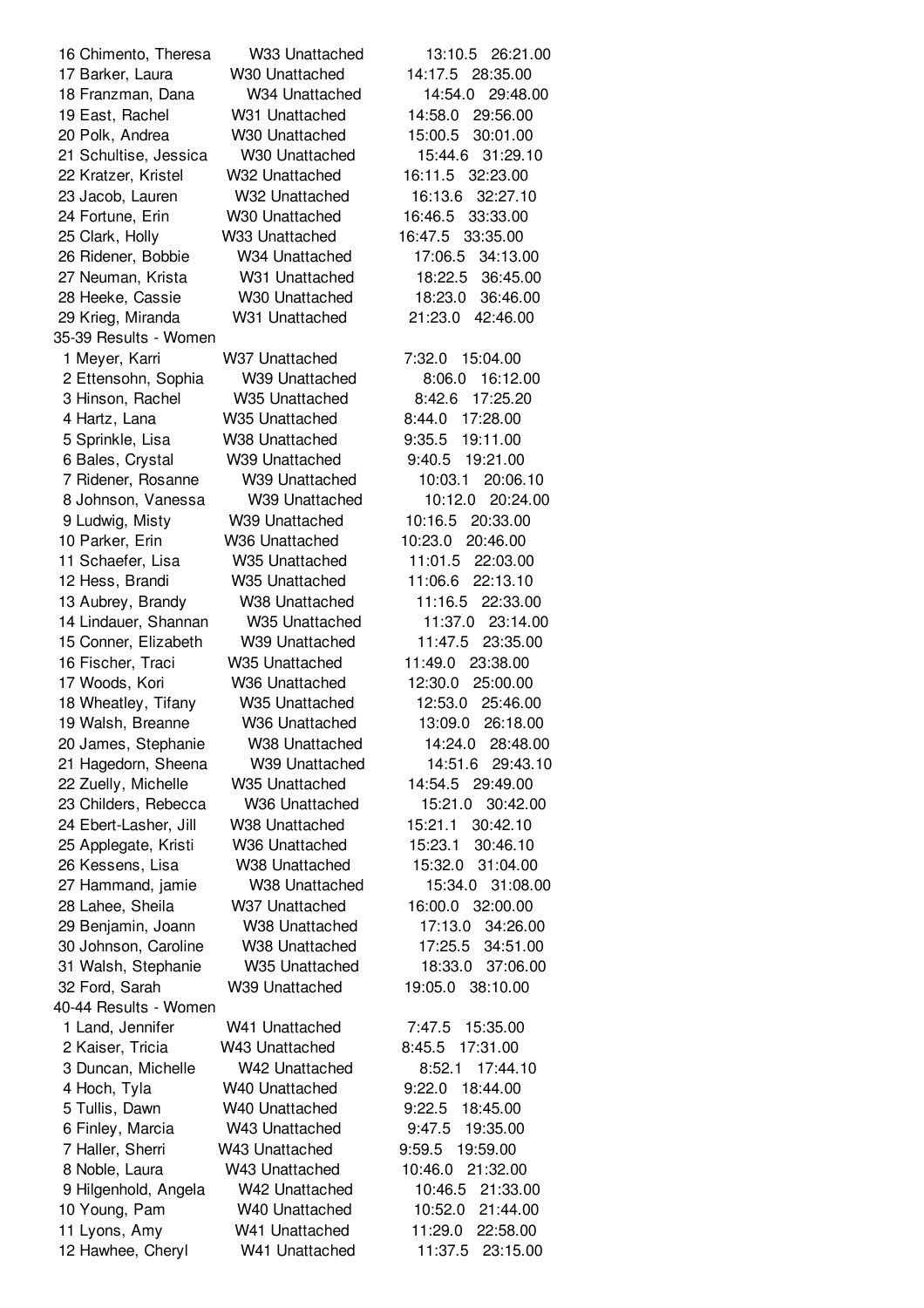| 13 Kiplinger, Kelly     | W42 Unattached             | 11:48.0<br>23:36.00 |
|-------------------------|----------------------------|---------------------|
| 14 Drake, Mel           | W42 Unattached             | 12:20.0<br>24:40.00 |
| 15 Lehmkuhler, Shannon  | W41 Unattached             | 24:48.00<br>12:24.0 |
| 16 Noble, Wendy         | W43 Unattached             | 27:04.00<br>13:32.0 |
| 17 Dickman, Misty       | W42 Unattached             | 14:11.5<br>28:23.00 |
| 18 Bruner, Mary         | W40 Unattached             | 14:20.6<br>28:41.10 |
| 19 Cronin, Faith        | W42 Unattached             | 14:50.0<br>29:40.00 |
| 20 Armanetti, Stephanie | W42 Unattached             | 30:17.00<br>15:08.5 |
| 21 Brown, Kari          | W43 Unattached             | 30:47.00<br>15:23.5 |
| 22 Stephens, Holly      | W42 Unattached             | 15:55.6<br>31:51.10 |
| 23 Woodward, Julie      | W43 Unattached             | 32:30.00<br>16:15.0 |
| 24 Jarboe, Connie       | W41 Unattached             | 33:17.00<br>16:38.5 |
| 45-49 Results - Women   |                            |                     |
| 1 McCabe, Barbara       | W <sub>46</sub> Unattached | 17:37.00<br>8:48.5  |
|                         | W49 Unattached             | 9:11.0<br>18:22.00  |
| 2 Sterling, Kathy       |                            |                     |
| 3 Franchville, Julie    | W45 Unattached             | 18:47.20<br>9:23.6  |
| 4 DuPre, Anita          | W47 Unattached             | 9:39.0<br>19:18.00  |
| 5 Burns, Lori           | W46 Unattached             | 20:57.00<br>10:28.5 |
| 6 Coyle, Tracey         | W46 Unattached             | 10:44.5<br>21:29.00 |
| 7 Schwoeppe, Linda      | W47 Unattached             | 21:31.00<br>10:45.5 |
| 8 Miller, Tammy         | W46 Unattached             | 10:54.5<br>21:49.00 |
| 9 Noble, Missy          | W47 Unattached             | 11:19.5<br>22:39.00 |
| 10 Miller, Jean         | W49 Unattached             | 11:34.0<br>23:08.00 |
| 11 Rainey, Holly        | W47 Unattached             | 24:08.00<br>12:04.0 |
| 12 Strober, Amy         | W48 Unattached             | 12:07.0<br>24:14.00 |
| 13 Watkins, Maudie      | W47 Unattached             | 12:48.0<br>25:36.00 |
| 14 Pfeieffer, Kelly     | W47 Unattached             | 13:25.0<br>26:50.00 |
| 15 Ernst, Becky         | W49 Unattached             | 13:46.5<br>27:33.00 |
| 16 Shelby, Angela       | W49 Unattached             | 27:33.20<br>13:46.6 |
| 17 Joiner, Michaeline   | W45 Unattached             | 14:31.0<br>29:02.00 |
| 18 Strassell, Laura     | W49 Unattached             | 15:24.5<br>30:49.00 |
| 19 Gross, Jamie         | W45 Unattached             | 32:07.10<br>16:03.6 |
| 20 Foe, Angie           | W48 Unattached             | 16:48.1<br>33:36.10 |
| 21 Sprinkle, Jacqueline | W49 Unattached             | 37:31.10<br>18:45.6 |
| 22 Ward, Terri          | W47 Unattached             | 23:34.5<br>47:09.00 |
| 50-54 Results - Women   |                            |                     |
| 1 LaGrange, Cindy       | W52 Unattached             | 9:24.0<br>18:48.00  |
| 2 Brakora, Denise       | W50 Unattached             | 9:36.0<br>19:12.00  |
| 3 Elder, Debbie         | <b>W50 Unattached</b>      | 10:29.5<br>20:59.00 |
| 4 Everly, Shari         | W50 Unattached             | 22:17.00<br>11:08.5 |
| 5 clark, Peggy          | W53 Unattached             | 11:09.0<br>22:18.00 |
| 6 Niehaus, Doris        | W52 Unattached             | 12:06.5<br>24:13.00 |
| 7 Alvey, Ginger         | W53 Unattached             | 25:11.00<br>12:35.5 |
| 8 Russell, Karen        | W51 Unattached             | 12:43.0<br>25:26.00 |
| 9 Stiles, Paula         | W53 Unattached             | 12:52.0 25:44.00    |
| 10 Ballman, Sandy       | W52 Unattached             | 13:24.6<br>26:49.20 |
| 11 Goffinet, Debbie     | W51 Unattached             | 13:26.5<br>26:53.00 |
| 12 Sumner, Judy         | W53 Unattached             | 28:27.00<br>14:13.5 |
| 13 James, Sandra        | W53 Unattached             | 14:20.5<br>28:41.00 |
| 14 Wendholt, Sheila     | W50 Unattached             | 29:53.00<br>14:56.5 |
| 15 Johannemann, Kathy   | <b>W50 Unattached</b>      | 14:57.5<br>29:55.00 |
|                         |                            |                     |
| 16 Vitek, Lisa          | W52 Unattached             | 15:32.1<br>31:04.10 |
| 17 Bumm, Beth           | W53 Unattached             | 16:03.5<br>32:07.00 |
| 18 Wagner, Janet        | W52 Unattached             | 16:32.5<br>33:05.00 |
| 19 Esarey, Joan         | W53 Unattached             | 16:35.0<br>33:10.00 |
| 20 Bryant, Terri        | W53 Unattached             | 17:26.5<br>34:53.00 |
| 21 Little, Joane        | W53 Unattached             | 47:12.00<br>23:36.0 |
| 55-59 Results - Women   |                            |                     |
| 1 Borders, Mary Jo      | <b>W59 Unattached</b>      | 17:42.00<br>8:51.0  |
| 2 King, Sunny           | W57 Unattached             | 9:05.0<br>18:10.00  |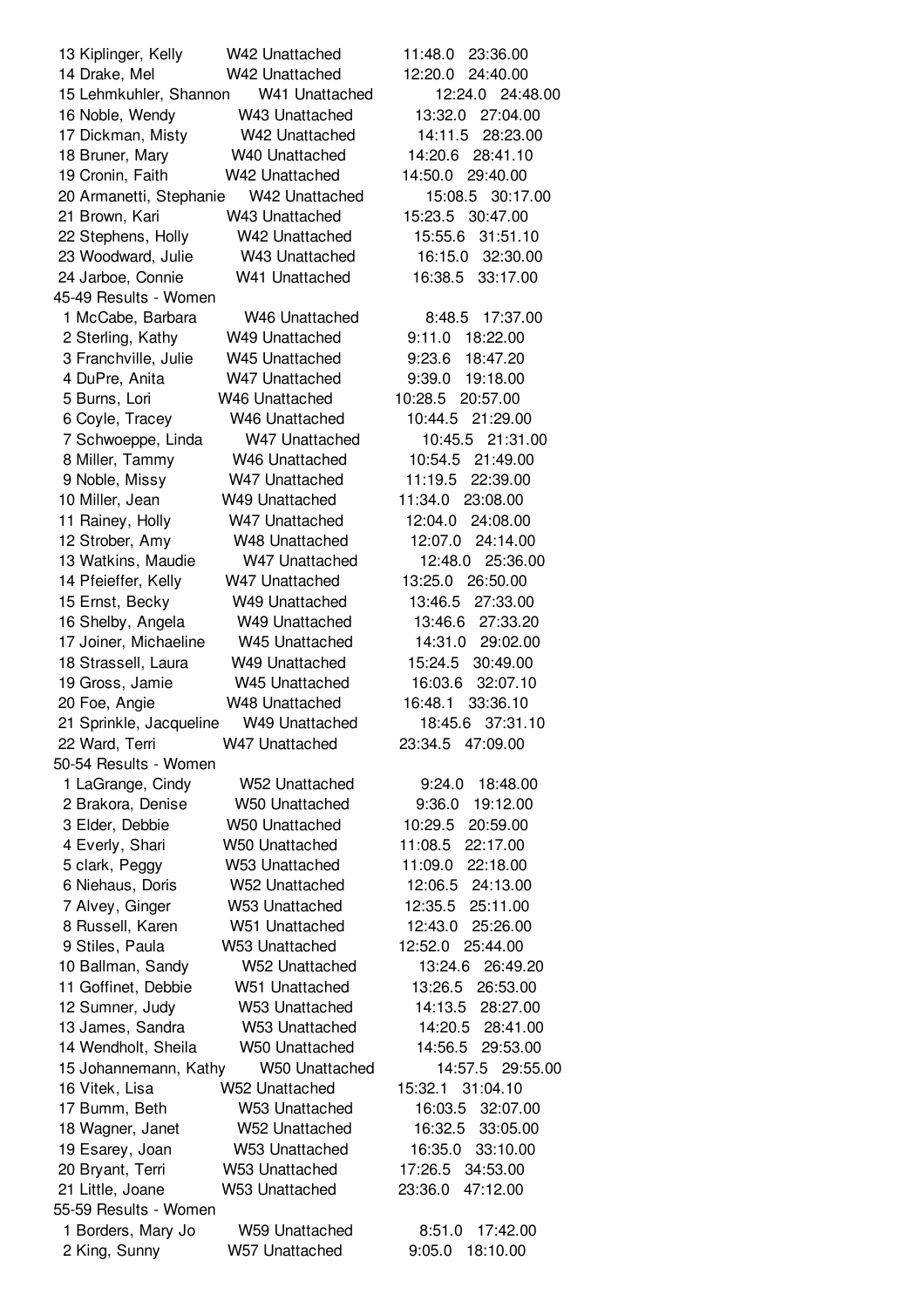| 3 Pappano, Katie        | W59 Unattached             | 12:36.5<br>25:13.00 |
|-------------------------|----------------------------|---------------------|
| 4 Conner, Harriet       | <b>W58 Unattached</b>      | 13:12.5<br>26:25.00 |
| 5 Myers, Nancy          | W56 Unattached             | 27:54.00<br>13:57.0 |
| 6 Alvey, Deanna         | W57 Unattached             | 15:51.5<br>31:43.00 |
| 7 Tinnell, Mary Anne    | <b>W56 Unattached</b>      | 31:50.00<br>15:55.0 |
| 8 Christensen, Deborah  | <b>W58 Unattached</b>      | 33:01.00<br>16:30.5 |
| 9 Emerson, Debra        | <b>W58 Unattached</b>      | 16:40.0<br>33:20.00 |
| 10 Gladish, Tina        | <b>W55 Unattached</b>      | 33:30.00<br>16:45.0 |
| 11 Brinksneader, Pamela | W55 Unattached             | 17:13.5 34:27.00    |
| 12 Marsili, Rita        | W57 Unattached             | 17:25.6 34:51.10    |
| 13 Chinn, Sarah         | <b>W56 Unattached</b>      | 18:14.0<br>36:28.00 |
| 14 Lyons, Karen         | W55 Unattached             | 36:35.00<br>18:17.5 |
| 15 Manci, Nena          | W57 Unattached             | 18:24.0<br>36:48.00 |
| 16 Hauenstein, Jan      | <b>W59 Unattached</b>      | 18:29.5<br>36:59.00 |
| 60-69 Results - Women   |                            |                     |
| 1 Turner, Lynda         | W64 Unattached             | 10:13.1<br>20:26.20 |
| 2 Strahl, Karen         | W61 Unattached             | 25:50.00<br>12:55.0 |
| 3 Litherland, Gayle     | W60 Unattached             | 13:04.5<br>26:09.00 |
| 4 Dickman, Liz          | W64 Unattached             | 28:22.00<br>14:11.0 |
| 5 Mills, Barbara        | W67 Unattached             | 14:24.5<br>28:49.00 |
| 6 Wittmer, Jeanne       | W69 Unattached             | 14:38.5<br>29:17.00 |
| 7 Anderson, Betsy       | W63 Unattached             | 14:46.5<br>29:33.00 |
| 8 Gelarden, Linda       | W63 Unattached             | 33:11.00<br>16:35.5 |
| 9 Kieser, Micki         | W61 Unattached             | 18:17.0<br>36:34.00 |
| 70+ Results - Women     |                            |                     |
| 1 Dickman, Elva         | W74 Unattached             | 18:13.5<br>36:27.00 |
| 2 Bell, June            | W77 Unattached             | 19:01.5 38:03.00    |
| 3 Herman, Beth          | W73 Unattached             | 19:02.0<br>38:04.00 |
| 9 & Under Results - Men |                            |                     |
| 1 Wolf, Spenser         | M9 Unattached              | 6:43.5<br>13:27.00  |
| 2 Hess, Cole            | M9 Unattached              | 14:16.00<br>7:08.0  |
| 3 Lain, Brayden         | M8 Unattached              | 7:12.5<br>14:25.00  |
| 4 McCabe, Andrew        | M8 Unattached              | 16:20.00<br>8:10.0  |
| 5 Wolf, Reece           | M6 Unattached              | 16:59.10<br>8:29.6  |
| 6 James, Gabriel        | M9 Unattached              | 8:31.0 17:02.00     |
| 7 Hinson, Carter        | M8 Unattached              | 17:25.10<br>8:42.6  |
| 8 Kaiser, Orrin         | M7 Unattached              | 8:45.0 17:30.00     |
| 9 Lashley, Pierce       | M8 Unattached              | 8:49.5<br>17:39.00  |
| 10 Crawford, Cameron    | M7 Unattached              | 17:43.00<br>8:51.5  |
| 11 Theis, Jarrett       | M9 Unattached              | 9:39.1<br>19:18.10  |
| 12 Noble, Evan          | M9 Unattached              | 10:54.6<br>21:49.10 |
| 13 Conner, Jonathan     | M9 Unattached              | 11:04.6<br>22:09.20 |
| 14 Hammand, Jack        | M6 Unattached              | 11:10.0 22:20.00    |
| 15 O'Brien, Drevan      | M8 Unattached              | 11:17.5<br>22:35.00 |
| 16 Kessens, Collin      | M8 Unattached              | 13:24.5<br>26:49.00 |
| 17 Inman, Vincent       | M3 Unattached              | 27:04.10<br>13:32.1 |
| 18 Hagedorn, Walter     | M7 Unattached              | 14:51.5 29:43.00    |
| 19 Hammand, William     | M4 Unattached              | 15:33.5 31:07.00    |
| 20 Fortune, Jackson     | M6 Unattached              | 15:55.5 31:51.00    |
| 21 Sprinkle, Jimmy      | M9 Unattached              | 18:45.5<br>37:31.00 |
| 22 Sprinkle, Gordon     | M9 Unattached              | 19:01.0<br>38:02.00 |
| 10-14 Results - Men     |                            |                     |
| 1 Kaiser, Nate          | M12 Unattached             | 5:51.0 11:42.00     |
| 2 Simpson, Leo          | M14 Unattached             | 5:54.0<br>11:48.00  |
| 3 Simpson, Thomas       | M <sub>14</sub> Unattached | 6:14.0<br>12:28.00  |
| 4 Reed, Elliott         | M13 Unattached             | 6:15.5<br>12:31.00  |
| 5 Ramsey, Alexander     | M13 Unattached             | 6:26.0<br>12:52.00  |
| 6 Becher, Ben           | M13 Unattached             | 6:27.5<br>12:55.00  |
| 7 Bashor, John          | M13 Unattached             | 12:58.00<br>6:29.0  |
| 8 Whistle, Brandon      | M14 Unattached             | 6:31.0<br>13:02.00  |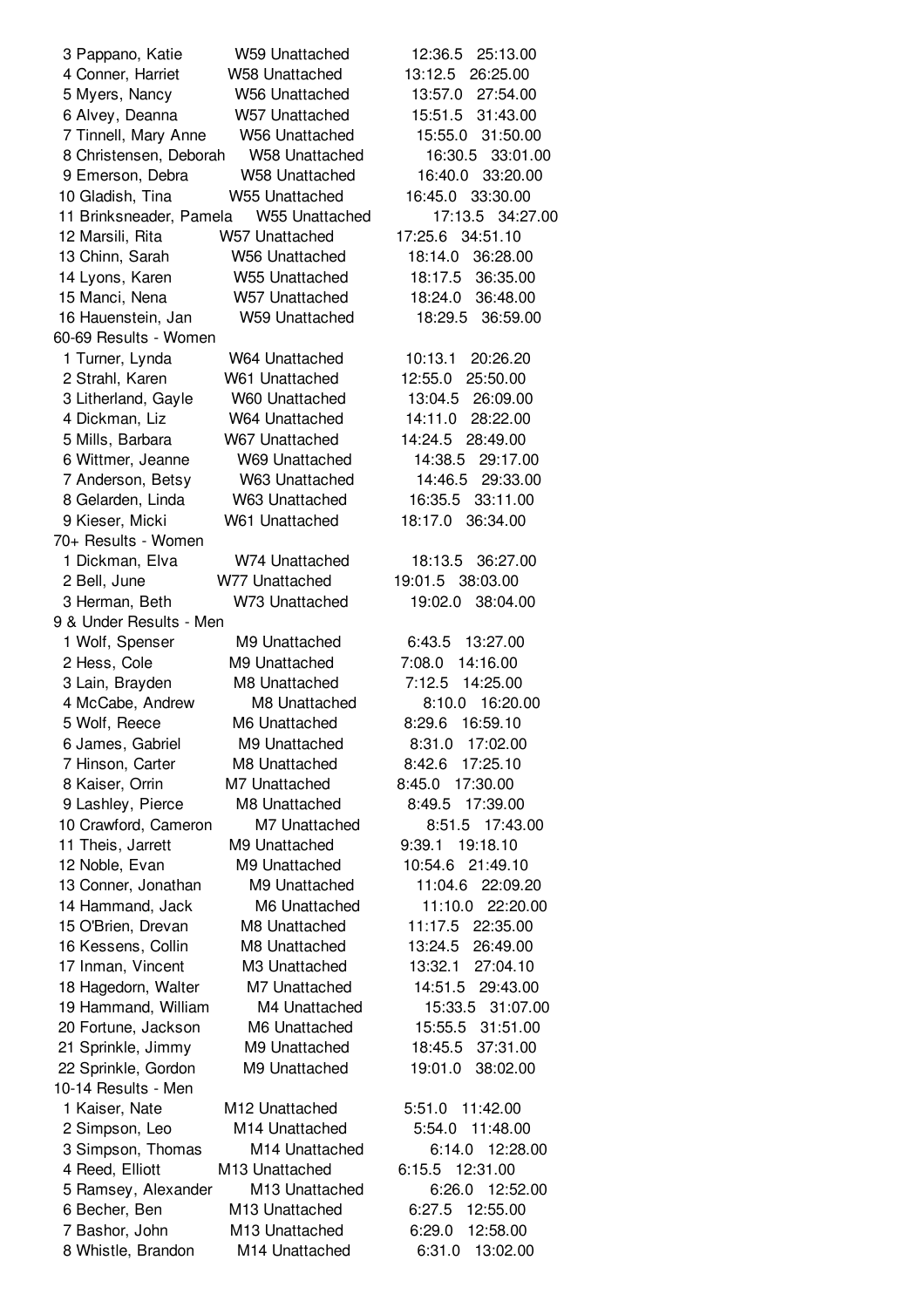Kaiser, Nigel M11 Unattached 6:38.5 13:17.00 Delaschmutt, Christian M14 Unattached 6:39.5 13:19.00 Lashley, Grant M13 Unattached 6:46.0 13:32.00 Beckort, Chase M13 Unattached 6:46.1 13:32.20 Damin, Maeson M10 Unattached 7:02.5 14:05.00 Simpson, Will M12 Unattached 7:03.0 14:06.00 Schroeder, Corey M12 Unattached 7:06.0 14:12.00 McCabe, Aiden M10 Unattached 7:12.0 14:24.00 Chestnut, Kaden M10 Unattached 7:13.5 14:27.00 Fest, Spencer M13 Unattached 7:26.5 14:53.00 Schneiders, Sam M12 Unattached 7:38.5 15:17.00 Theis, Jonathan M11 Unattached 7:40.5 15:21.00 Hubert, Logan M13 Unattached 7:42.0 15:24.00 Wetzel, Bryce M12 Unattached 7:54.1 15:48.10 Miller, Tony M14 Unattached 8:08.0 16:16.00 Peter, Bryce M12 Unattached 8:13.5 16:27.00 Young, Jacob M13 Unattached 8:14.0 16:28.00 Edwards, Wyatt M13 Unattached 8:22.0 16:44.00 Thomas, Colby M12 Unattached 8:37.6 17:15.10 Martin, Tyler M14 Unattached 8:46.5 17:33.00 Gaynor, Josh M12 Unattached 8:50.0 17:40.00 Braunecker, Shane M10 Unattached 8:57.5 17:55.00 Fortwendel, Jacob M10 Unattached 8:59.0 17:58.00 Malcomson, Caleb M13 Unattached 9:00.5 18:01.00 Wilgus, Ross M10 Unattached 9:02.0 18:04.00 Braunecker, Corey M10 Unattached 9:03.0 18:06.00 Minto, Milan M12 Unattached 9:23.5 18:47.00 Kiplinger, Kage M13 Unattached 9:23.6 18:47.10 DuPont, Tavor M10 Unattached 9:34.0 19:08.00 Gordon, Benjamin M12 Unattached 9:37.5 19:15.00 Koch, Anthony M10 Unattached 9:41.0 19:22.00 russell, Cayman M13 Unattached 10:13.0 20:26.00 Johnson, Cole M10 Unattached 10:30.0 21:00.00 Beckort, Hunter M11 Unattached 10:40.5 21:21.00 Noble, Colin M11 Unattached 10:45.6 21:31.10 Buschkoetter, Amos M10 Unattached 10:52.1 21:44.10 Lawson, Patrick M11 Unattached 11:49.6 23:39.20 Fortwendel, Marcus M12 Unattached 12:16.0 24:32.00 Kirtley, Will M10 Unattached 12:26.5 24:53.00 James, Taylor M11 Unattached 12:36.0 25:12.00 Stiles, Noah M12 Unattached 13:11.5 26:23.00 Blum, Andrew M11 Unattached 14:10.5 28:21.00 Joiner, Kyle M10 Unattached 14:28.5 28:57.00 Woodward, Luke M14 Unattached 16:13.5 32:27.00 Woodward, Samuel M12 Unattached 16:20.0 32:40.00 Neuman, Tyler M14 Unattached 18:23.5 36:47.00 15-19 Results - Men Beckman, Sam M19 Unattached 6:33.5 13:07.00 Trammell, Adam M16 Unattached 6:52.0 13:44.00 Buechler, Vaughn M19 Unattached 6:54.0 13:48.00 Klem, Noah M19 Unattached 7:02.8 14:05.50 Braunecker, Adam M18 Unattached 7:07.5 14:15.00 Burns, Lane M15 Unattached 7:44.5 15:29.00 Weyer, Ben M19 Unattached 9:14.5 18:29.00 Trowbridge, Zak M19 Unattached 9:21.5 18:43.00 Thomas, Derek M18 Unattached 10:03.5 20:07.00 20-24 Results - Men Bower, Nick M21 Unattached 6:19.0 12:38.00 Weiss, Jeff M22 Unattached 7:20.0 14:40.00 Kimball, Andrew M21 Unattached 7:27.5 14:55.00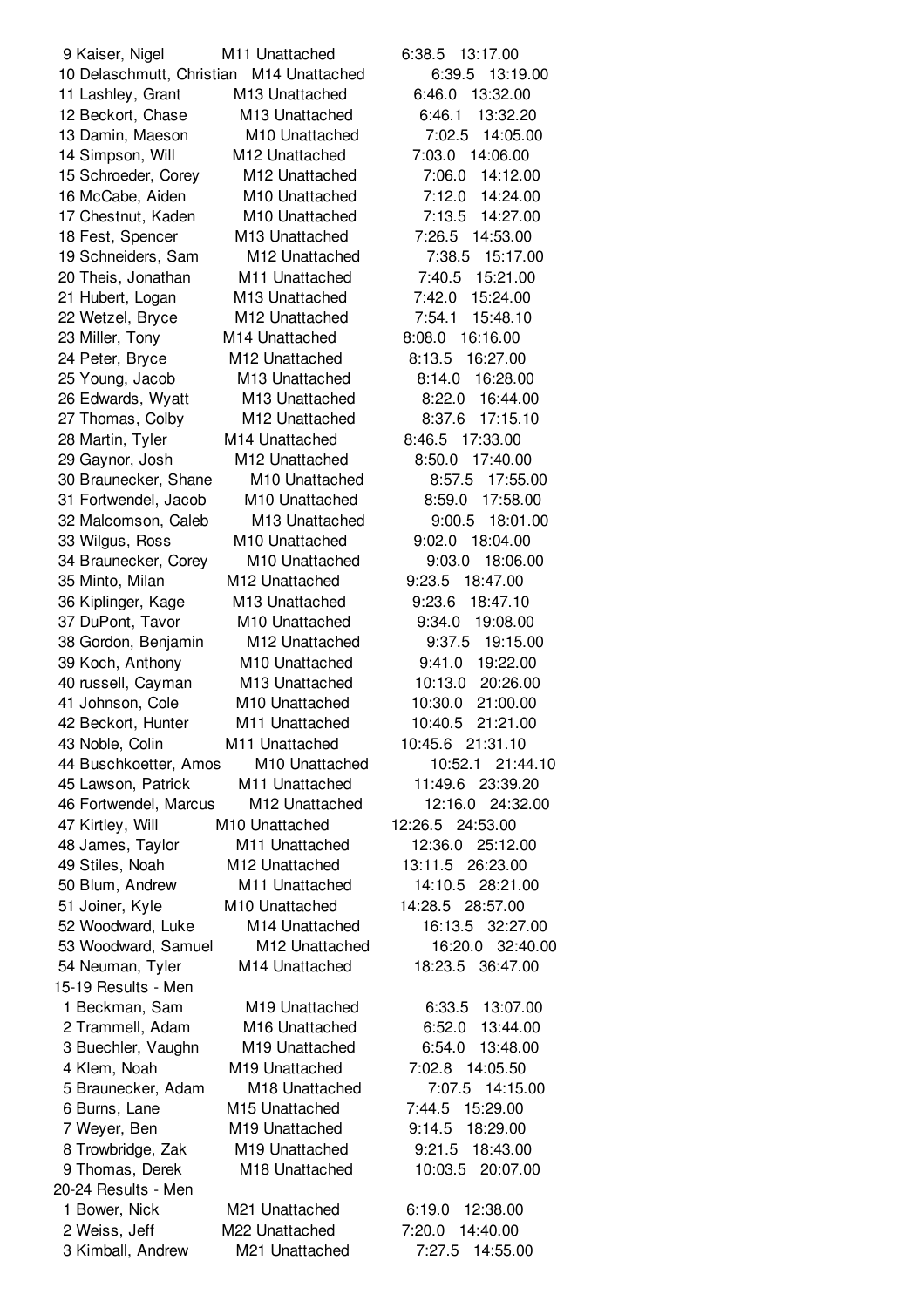| 4 Gorgol, Jeff      | M24 Unattached | 15:20.00<br>7:40.0  |
|---------------------|----------------|---------------------|
| 5 Melberg, Jon      | M24 Unattached | 7:52.0<br>15:44.00  |
| 6 Little, Patrick   | M24 Unattached | 8:18.0<br>16:36.00  |
| 7 Daugherty, Alex   | M23 Unattached | 17:00.00<br>8:30.0  |
| 8 Konerding, Cole   | M21 Unattached | 9:02.6<br>18:05.10  |
| 9 LaGrange, Taylor  | M20 Unattached | 9:26.0 18:52.00     |
| 10 Jarboe, Tyler    | M23 Unattached | 19:16.00<br>9:38.0  |
| 11 Woolridge, Logan | M24 Unattached | 10:07.0<br>20:14.00 |
| 25-29 Results - Men |                |                     |
| 1 Inman, Frank      | M28 Unattached | 11:51.00<br>5:55.5  |
|                     | M27 Unattached | 14:13.00<br>7:06.5  |
| 2 Becher, Ryan      |                |                     |
| 3 Cail, Chris       | M29 Unattached | 7:29.5 14:59.00     |
| 4 Weiss, Tyler      | M28 Unattached | 7:53.5<br>15:47.00  |
| 5 Foury, Eric       | M27 Unattached | 15:49.00<br>7:54.5  |
| 6 Meunier, Jonathan | M29 Unattached | 13:04.0<br>26:08.00 |
| 7 Bryant, Chuck     | M28 Unattached | 21:16.5 42:33.00    |
| 30-34 Results - Men |                |                     |
| 1 Brockman, Adam    | M31 Unattached | 13:38.00<br>6:49.0  |
| 2 Durlauf, Jeff     | M30 Unattached | 7:48.5<br>15:37.00  |
| 3 Gogel, Grant      | M34 Unattached | 16:06.00<br>8:03.0  |
| 4 Krieg, Adam       | M31 Unattached | 16:30.00<br>8:15.0  |
| 5 Anderson, Beau    | M32 Unattached | 18:15.00<br>9:07.5  |
| 6 Heeke, Adam       | M34 Unattached | 10:02.6<br>20:05.20 |
| 7 Zellers, John     | M32 Unattached | 10:18.0<br>20:36.00 |
| 8 Martin, Justin    | M31 Unattached | 10:37.6<br>21:15.10 |
| 9 Axton, Chris      | M33 Unattached | 10:50.5<br>21:41.00 |
| 10 Runkle, Matthew  | M32 Unattached | 12:12.0<br>24:24.00 |
| 11 Waters, Stephen  | M32 Unattached | 12:55.5<br>25:51.00 |
| 12 East, Brent      | M34 Unattached | 14:48.5<br>29:37.00 |
|                     | M33 Unattached | 15:25.0<br>30:50.00 |
| 13 Payton, Andy     |                | 32:14.00            |
| 14 Kratzer, Nick    | M33 Unattached | 16:07.0             |
| 15 Fortune, Wade    | M31 Unattached | 16:31.0<br>33:02.00 |
| 35-39 Results - Men |                |                     |
| 1 Chann, Michael    | M39 Unattached | 7:20.5<br>14:41.00  |
| 2 Hess, Ryan        | M36 Unattached | 7:35.0 15:10.00     |
| 3 Zellers, Heath    | M36 Unattached | 17:05.00<br>8:32.5  |
| 4 Hinson, Karl      | M38 Unattached | 8:43.0<br>17:26.00  |
| 5 Kessans, Jeff     | M38 Unattached | 9:28.5<br>18:57.00  |
| 6 Theis, Jason      | M36 Unattached | 19:19.00<br>9:39.5  |
| 7 Gnanaraj, Sengle  | M36 Unattached | 10:02.6<br>20:05.10 |
| 8 Martin, Jason     | M39 Unattached | 10:48.5 21:37.00    |
| 9 Zellers, Andy     | M37 Unattached | 11:03.0<br>22:06.00 |
| 10 Ridener, Jeff    | M38 Unattached | 12:01.5<br>24:03.00 |
| 11 Chimento, Jeff   | M38 Unattached | 13:15.5<br>26:31.00 |
| 12 Ridener, John    | M39 Unattached | 13:22.5<br>26:45.00 |
| 13 Chestnut, Lee    | M38 Unattached | 26:52.00<br>13:26.0 |
| 14 Walsh, Kris      | M36 Unattached | 18:33.5<br>37:07.00 |
| 15 Ford, Jim        | M39 Unattached | 20:21.5<br>40:43.00 |
| 40-44 Results - Men |                |                     |
| 1 Brinkman, Anthony | M40 Unattached | 12:41.00<br>6:20.5  |
| 2 Adkins, Thomas    | M40 Unattached | 6:45.5<br>13:31.00  |
|                     |                |                     |
| 3 Edwards, Jeremy   | M41 Unattached | 7:00.5<br>14:01.00  |
| 4 Foe, Charles      | M43 Unattached | 7:05.5<br>14:11.00  |
| 5 Hubert, Michael   | M44 Unattached | 7:47.0<br>15:34.00  |
| 6 Sprinkle, Kevin   | M41 Unattached | 7:52.5<br>15:45.00  |
| 7 Crawford, Rodney  | M42 Unattached | 18:07.00<br>9:03.5  |
| 8 Cornejo, Juan     | M44 Unattached | 18:56.00<br>9:28.0  |
| 9 Conner, Steve     | M41 Unattached | 9:29.5<br>18:59.00  |
| 10 Sanders, Kenneth | M42 Unattached | 10:33.5<br>21:07.00 |
| 11 Kessens, Chris   | M42 Unattached | 11:13.5<br>22:27.00 |